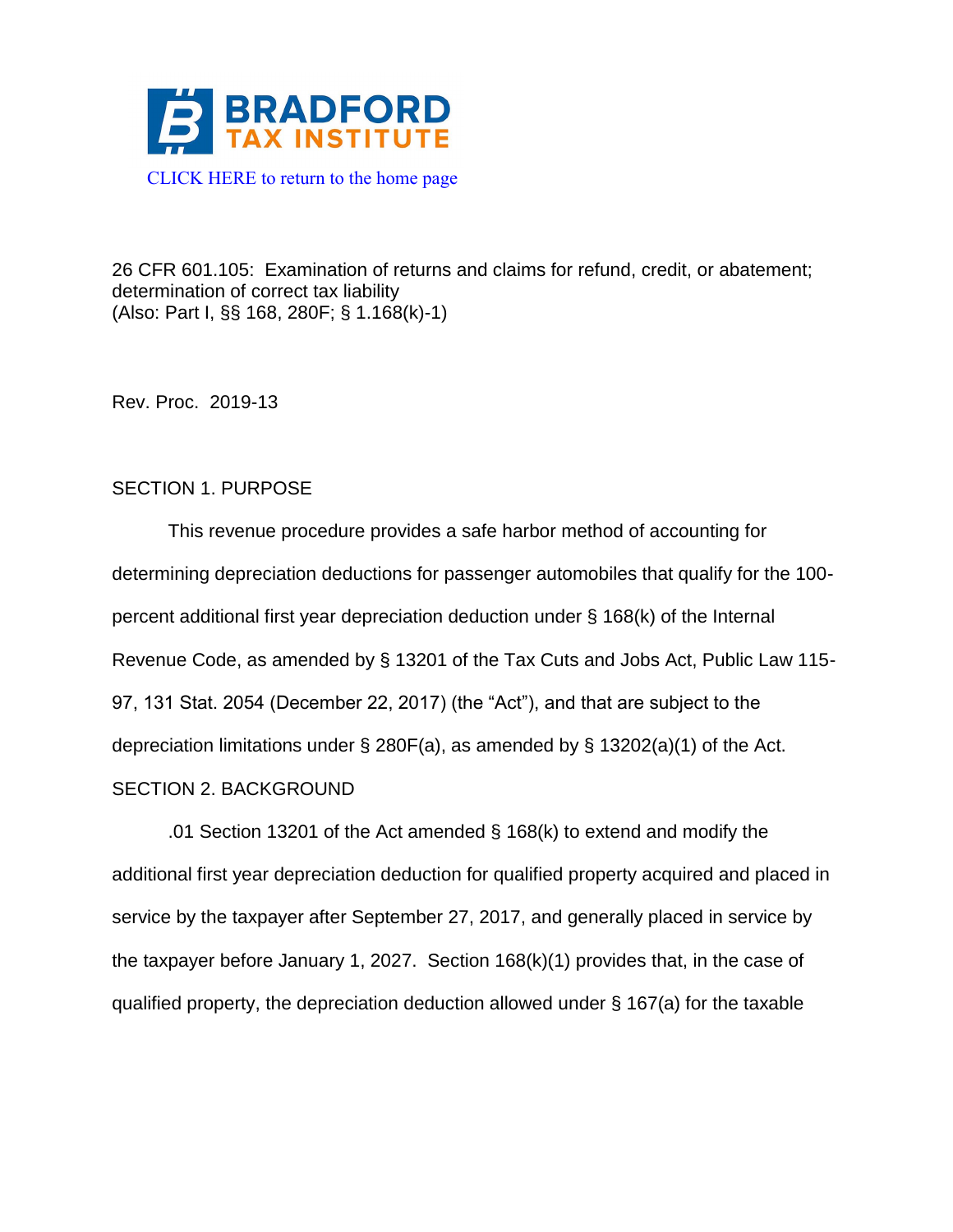year in which the property is placed in service includes an allowance equal to the applicable percentage of the property's adjusted basis. Pursuant to  $\S$  168(k)(6)(A), the applicable percentage is 100-percent for qualified property acquired and placed in service after September 27, 2017, and placed in service before January 1, 2023 (hereinafter, referred to as "100-percent additional first year depreciation deduction"). The applicable percentage is phased down by 20 percentage points each year for qualified property placed in service after December 31, 2022, through December 31, 2026.

.02 Section 168(k)(7) provides that a taxpayer may elect out of the additional first year depreciation deduction with respect to any class of property that is qualified property placed in service during the taxable year.

.03 Section 168(k)(10) allows a taxpayer to elect to deduct 50-percent, instead of 100-percent, additional first year depreciation for all qualified property acquired after September 27, 2017, by the taxpayer and placed in service by the taxpayer during its first taxable year that includes September 28, 2017.

.04 For owners of passenger automobiles, § 280F(a), as modified by § 13202(a) of the Act, imposes dollar limitations on the depreciation deduction for the year the taxpayer places the passenger automobile in service and for each succeeding year. For a passenger automobile that is qualified property under  $\S$  168(k) and for which the 100-percent additional first year depreciation deduction is allowable, § 168(k)(2)(F)(i) increases the first year limitation amount under § 280F(a)(1)(A)(i) by \$8,000. On April 30, 2018, the Treasury Department and the Internal Revenue Service (IRS) published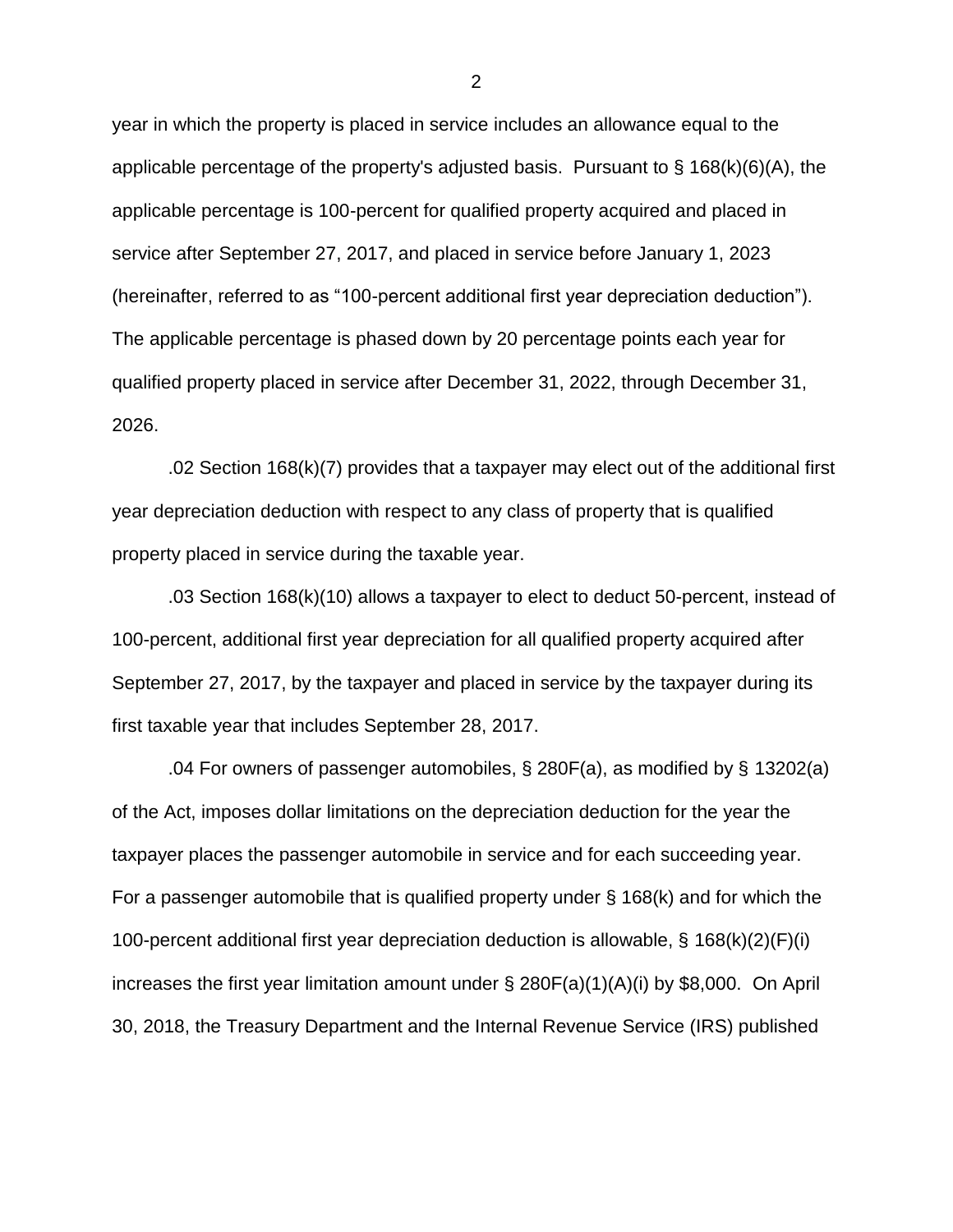Rev. Proc. 2018-25, 2018-18 I.R.B. 543, which provides the dollar limitation amounts provided in § 280F(a)(1)(A)(i) that apply to passenger automobiles first placed in service by the taxpayer during calendar year 2018.

.05 Under § 280F(a)(1)(B), the unrecovered basis of any passenger automobile is treated as an expense for the first taxable year after the recovery period, subject to the limitation under  $\S 280F(a)(1)(B)(ii)$ . Under that section, the unrecovered basis that may be treated as an expense in any succeeding taxable year may not exceed \$5,760.

.06 Section 280F(d)(1) provides that any deduction allowable under § 179 for a passenger automobile is subject to the limitations of § 280F(a) in the same manner as if it were a depreciation deduction allowable under § 168.

.07 Section 280F(d)(7) provides that the limitations of § 280F(a) will be adjusted for inflation for any passenger automobile placed in service by the taxpayer after 2018. SECTION 3. SCOPE AND DEFINITIONS

.01 Scope. This revenue procedure applies to a passenger automobile (other than a leased passenger automobile):

 (1) That is acquired and placed in service by the taxpayer after September 27, 2017;

 (2) That is qualified property under § 168(k) for which the 100-percent additional first year depreciation deduction is allowable;

 (3) That has an unadjusted depreciable basis, as defined in section 3.02(5) of this revenue procedure, exceeding the first year limitation amount under  $\S$  280F(a)(1)(A)(i); and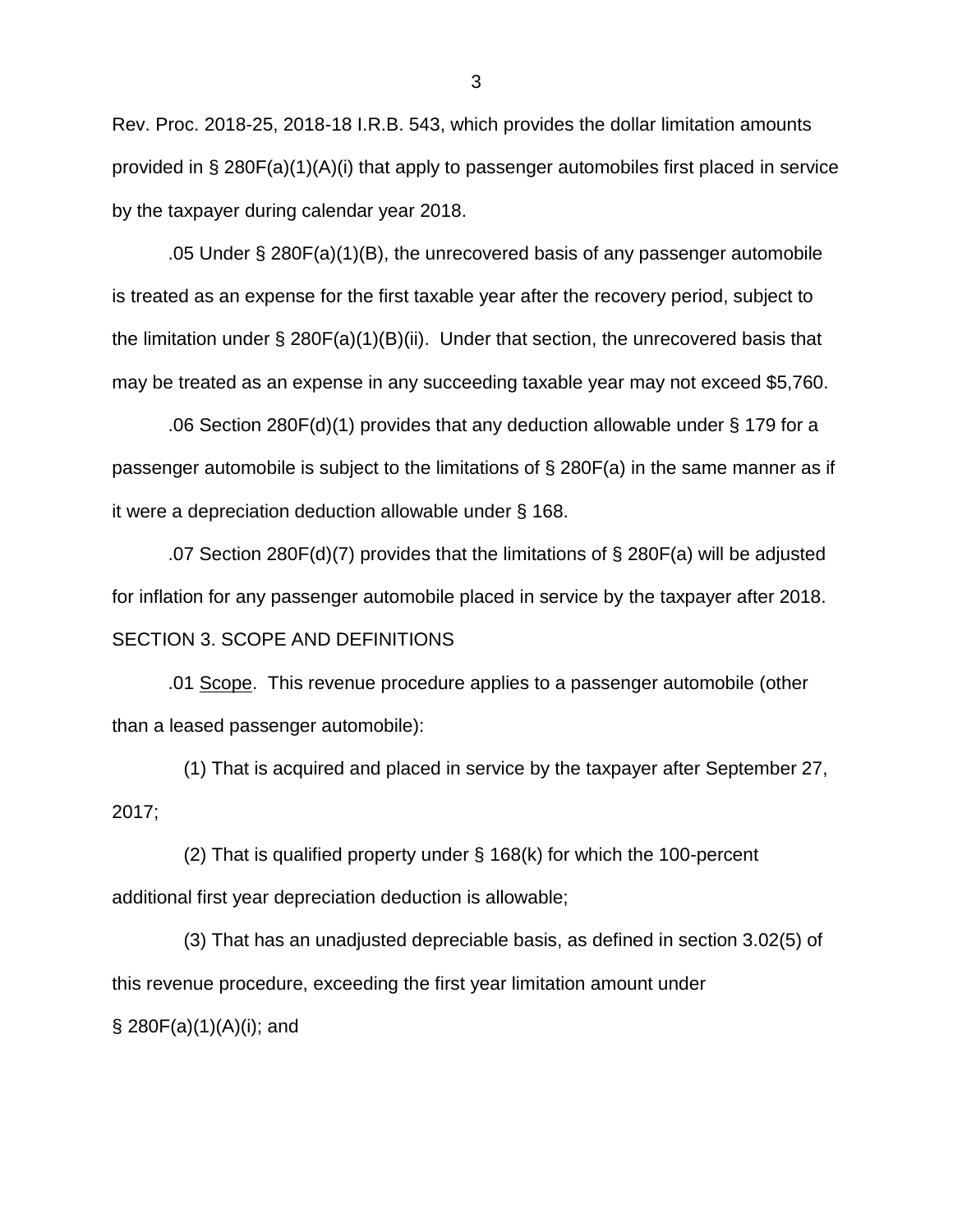(4) For which the taxpayer did not elect to treat the cost or a portion of the cost as an expense under § 179.

.02 Definitions. Solely for purposes of this revenue procedure, the following definitions apply:

(1) Adjusted depreciable basis is the unadjusted depreciable basis, as defined in section 3.02(5) of this revenue procedure, of the passenger automobile reduced by the depreciation deductions allowable under the safe harbor method of accounting provided in section 4.03 of this revenue procedure.

(2) Applicable optional depreciation table is based on the depreciation system, depreciation method, recovery period, and convention applicable to the passenger automobile for its placed-in-service year, as provided in section 8 of Rev. Proc. 87-57, 1987-2 C.B. 687, 693. See Appendix A in IRS Publication 946 for the applicable optional depreciation tables.

(3) Passenger automobile is defined in  $\S 280F(d)(5)$ .

(4) Remaining adjusted depreciable basis is the unadjusted depreciable basis, as defined in section 3.02(5) of this revenue procedure, of the passenger automobile reduced by the first year limitation amount allowable under section 4.03(2) of this revenue procedure.

(5) Unadjusted depreciable basis is defined in  $\S$  1.168(b)-1(a)(3) of the Income Tax Regulations, except that there is no reduction by reason of an election to expense any portion of the basis under § 179.

(6) Unrecovered basis is defined in  $\S$  280F(d)(8).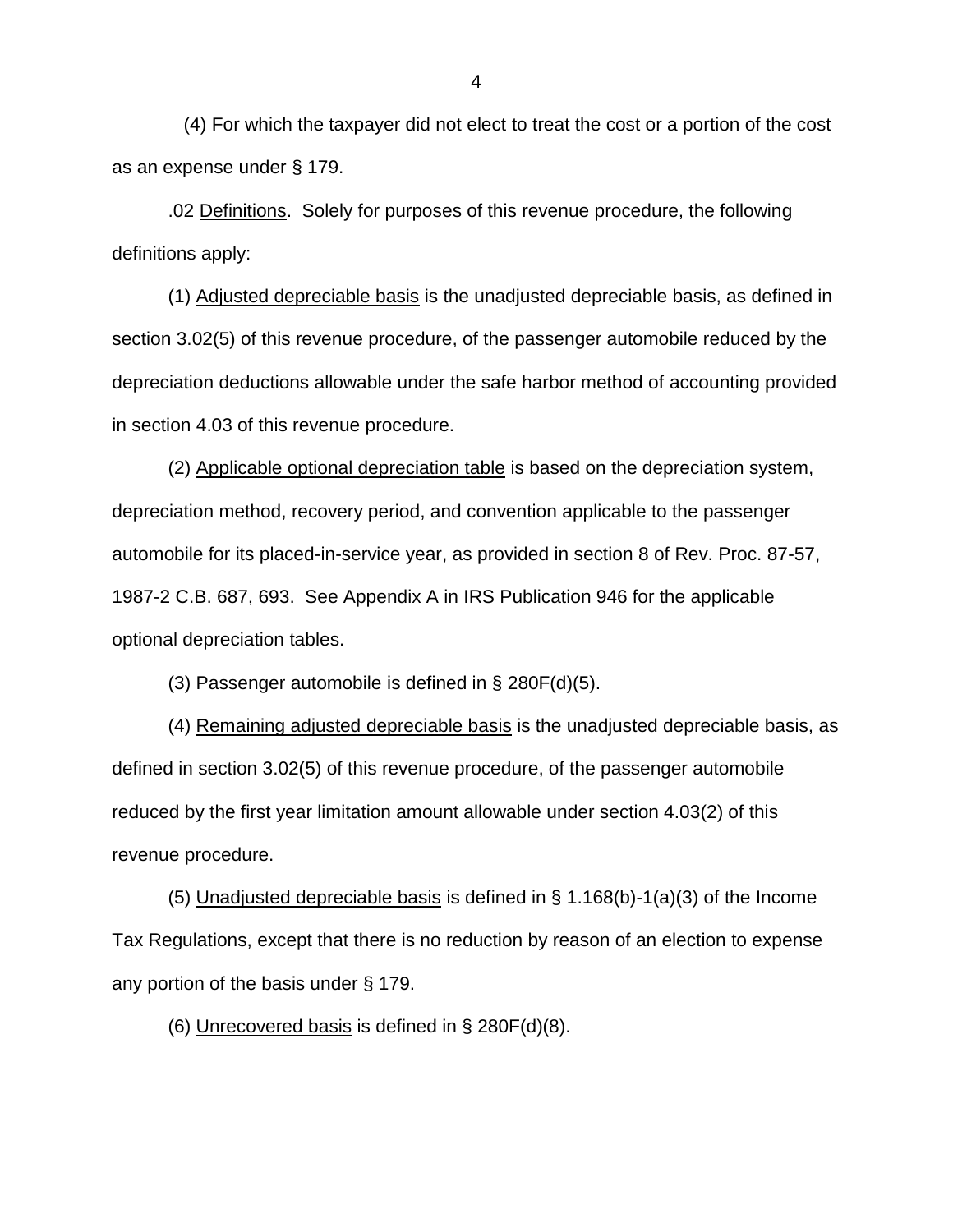# SECTION 4. SAFE HARBOR FOR SECTION 280F(a) LIMITATIONS ON PASSENGER AUTOMOBILES

.01 In general. If the unadjusted depreciable basis of a passenger automobile for which the 100-percent additional first year depreciation deduction is allowable exceeds the first year limitation amount under  $\S$  280F(a)(1)(A)(i), the excess amount is the unrecovered basis of the passenger automobile for purposes of  $\S 280F(a)(1)(B)(i)$  and, therefore, is treated as a deductible expense in the first taxable year succeeding the end of the recovery period subject to the limitation under  $\S 280F(a)(1)(B)(ii)$ . For example, if a calendar-year taxpayer places in service in December 2018 a passenger automobile that costs \$50,000 and is qualified property for which the 100-percent additional first year depreciation deduction is allowable, the 100-percent additional first year depreciation deduction and any § 179 deduction for this property is limited to \$18,000 under § 280F(a)(1)(A)(i) (see Table 2 of Rev. Proc. 2018-25) and the excess amount of \$32,000 is recovered by the taxpayer beginning in 2024, subject to the annual limitation of \$5,760 under  $\S 280F(a)(1)(B)(ii)$ .

.02 Safe harbor method of accounting. To mitigate the anomalous result that occurs in the taxable years subsequent to the placed-in-service year and before the first taxable year succeeding the end of the recovery period for a passenger automobile within the scope of this revenue procedure, the Treasury Department and the IRS provide a safe harbor method of accounting under section 4.03 of this revenue procedure. A taxpayer adopts this safe harbor method of accounting by applying it to deduct depreciation of its passenger automobile on its federal tax return for the first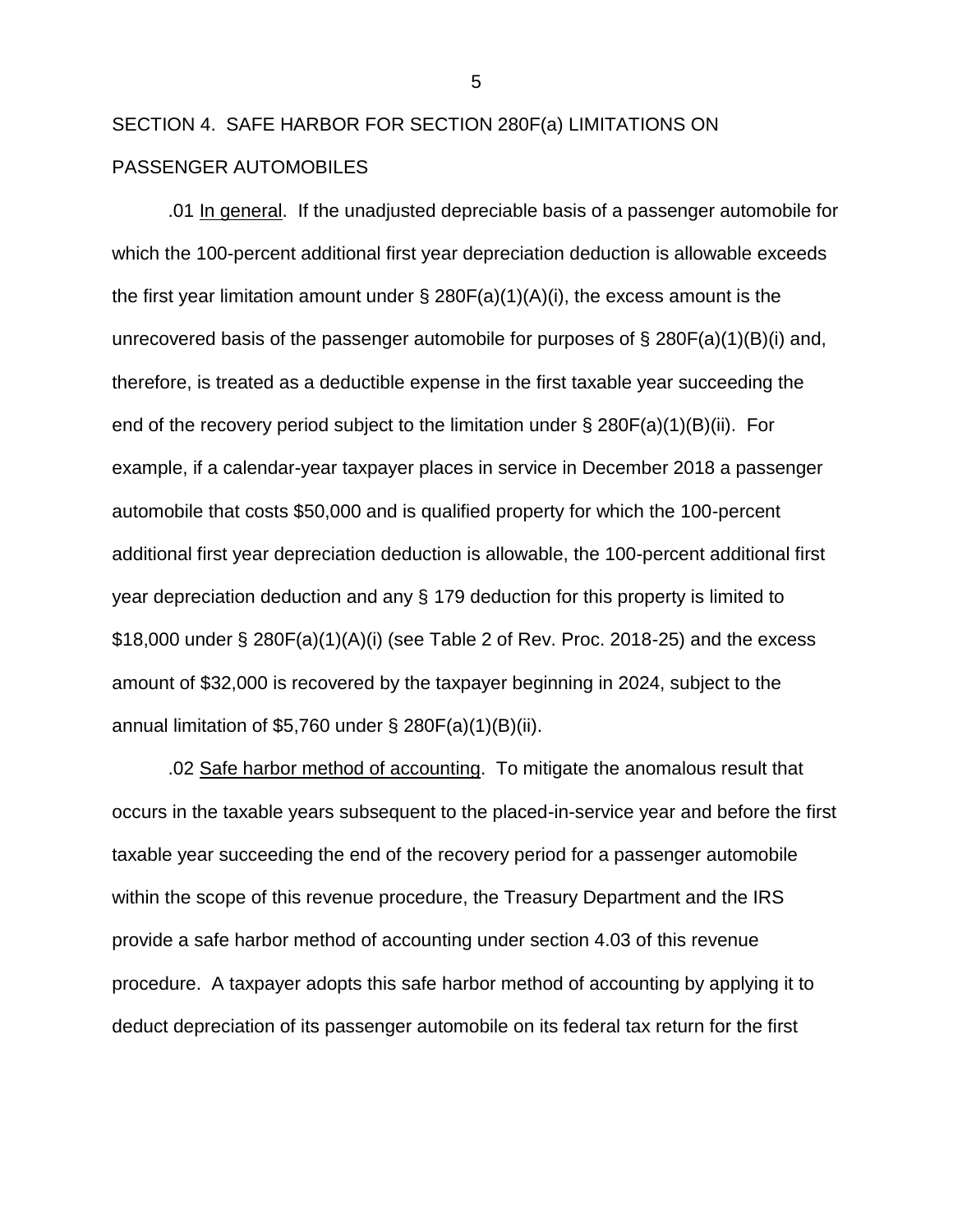taxable year succeeding the placed-in-service year of the passenger automobile. To use the safe harbor method of accounting, the taxpayer must comply with section 4.03 of this revenue procedure. If a taxpayer's taxable year is less than 12 months, the depreciation deductions determined under section 4.03 of this revenue procedure must be adjusted for a short taxable year (for further guidance, see Rev. Proc. 89-15, 1989-1 C.B. 816).

.03 Operation of the safe harbor. For a taxpayer with a passenger automobile within the scope of this revenue procedure, the safe harbor method of accounting operates as follows:

(1) The taxpayer must use the applicable optional depreciation table for computing the depreciation deductions for the passenger automobile;

(2) For the placed-in-service year of the passenger automobile, the taxpayer deducts the first year limitation amount under  $\S 280F(a)(1)(A)(i)$ . See Table 2 of Rev. Proc. 2018-25 for the first year limitation amount under  $\S$  280F(a)(1)(A)(i) for a passenger automobile placed in service in calendar year 2018 for which the 100 percent additional first year depreciation deduction is allowable. For a passenger automobile placed in service after 2018, further guidance will be issued to provide the limitation amounts under § 280F(a)(1) for the applicable placed-in-service year;

(3) For the 12-month taxable year subsequent to the placed-in-service year and for each succeeding 12-month taxable year in the recovery period, the taxpayer determines the depreciation deduction for the passenger automobile by multiplying the remaining adjusted depreciable basis of the passenger automobile by the annual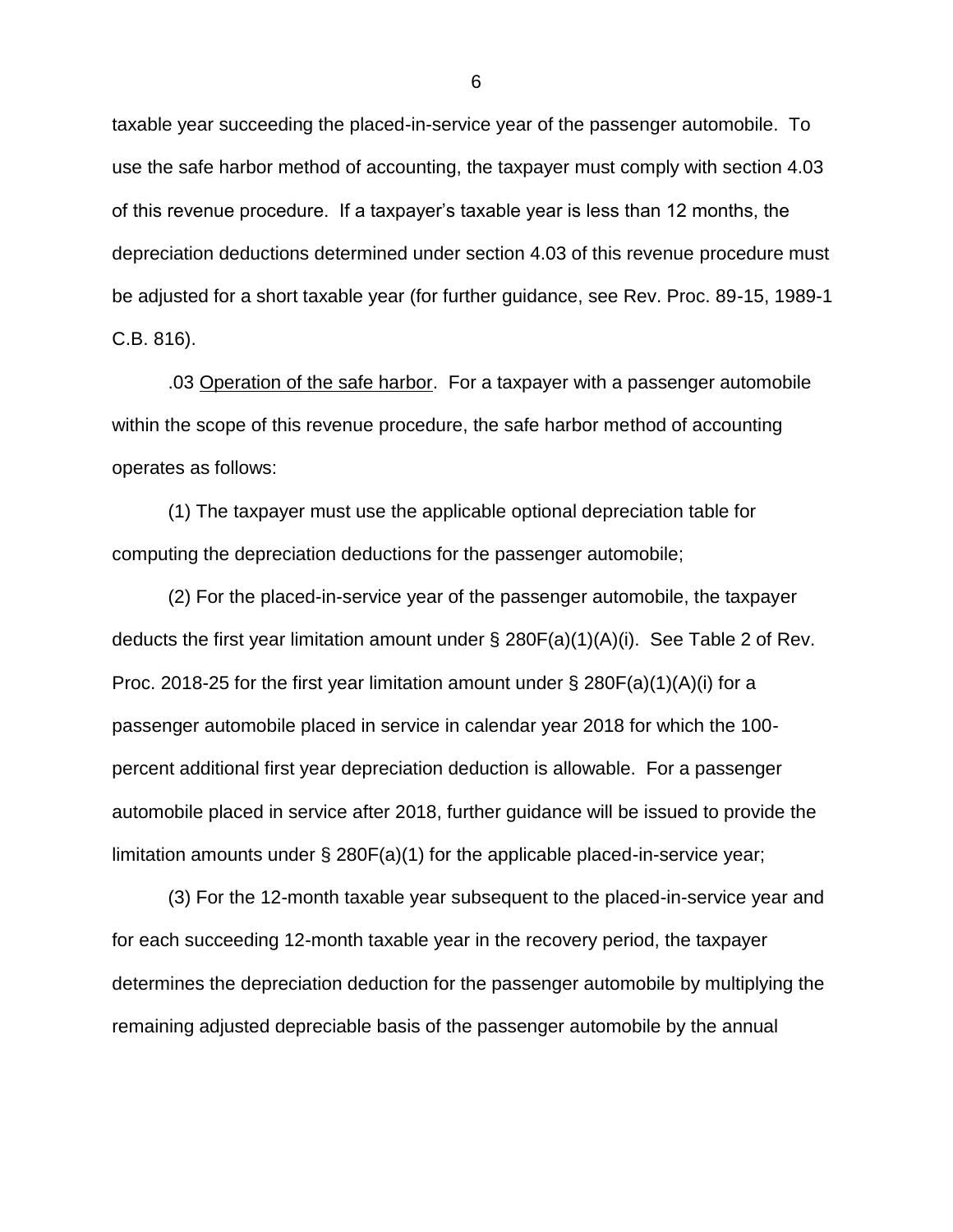depreciation rate for each taxable year subsequent to the placed-in-service year specified in the applicable optional depreciation table, subject to the limitation amounts under § 280F(a)(1)(A);

(4) The adjusted depreciable basis of the passenger automobile as of the beginning of the first taxable year succeeding the end of the recovery period is treated as a deductible depreciation expense for the first taxable year succeeding the end of the recovery period, subject to the limitation under  $\S 280F(a)(1)(B)(ii)$ . Any excess is treated as a deductible depreciation expense for the succeeding taxable years, subject to the limitation under  $\S$  280F(a)(1)(B)(ii); and

(5) If § 280F(b) applies to the passenger automobile in a taxable year subsequent to the placed-in-service year, the safe harbor method of accounting ceases to apply beginning for the first year in which § 280F(b) applies. Any passenger automobile that is not predominantly used in a qualified business use, as defined in § 280F(d)(6)(B) and (C), for any taxable year is subject to § 280F(b) for such taxable year and any subsequent taxable year.

.04 Examples. The following examples illustrate the application of the safe harbor method of accounting.

(1) Example 1 -- Application of § 280F(a) safe harbor method of accounting. In 2018, X, a calendar-year taxpayer, purchased and placed in service for use in its business a new passenger automobile that costs \$60,000. The passenger automobile is 5-year property under  $\S$  168(e), is qualified property under  $\S$  168(k) for which the 100percent additional first year depreciation deduction is allowable, and is used 100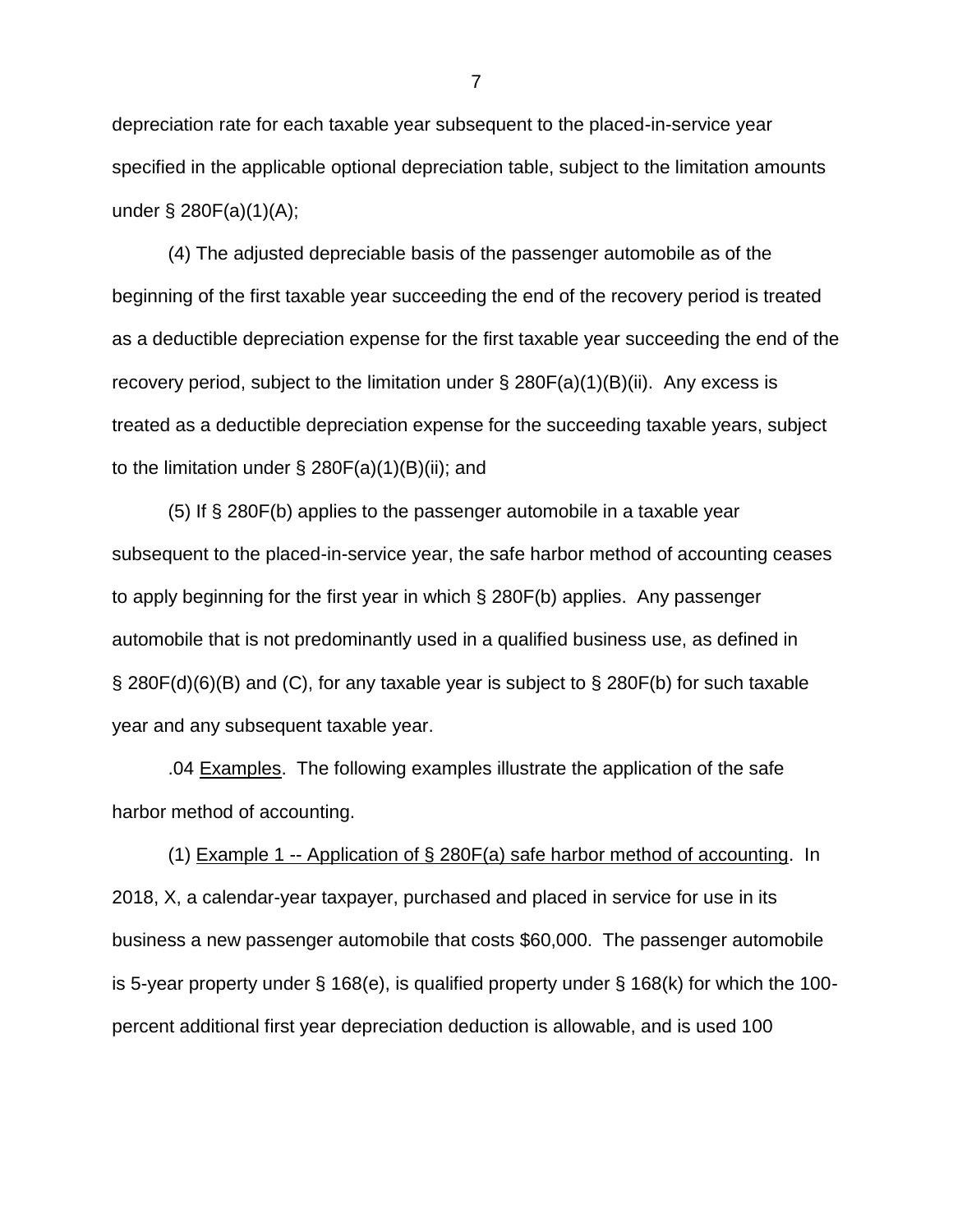percent in X's trade or business. X does not claim a § 179 deduction for the passenger automobile and does not make an election under § 168(b), (g)(7), or (k). X depreciates the passenger automobile under the general depreciation system by using the 200 percent declining balance method, a 5-year recovery period, and the half-year convention. X adopts the safe harbor method of accounting provided in section 4.03 of this revenue procedure. As a result:

(a) X must use the applicable optional depreciation table that corresponds with the 200-percent declining balance method of depreciation, a 5-year recovery period, and the half-year convention, for determining the depreciation deductions for the passenger automobile (see Table A-1 in Appendix A of IRS Publication 946);

(b) For 2018, X deducts depreciation of \$18,000 for the passenger automobile, which is the depreciation limitation for 2018 under § 280F(a)(1)(A)(i) (see Table 2 in Rev. Proc. 2018-25). As a result, the remaining adjusted depreciable basis of the passenger automobile as of January 1, 2019, is \$42,000 (\$60,000 unadjusted depreciable basis less \$18,000 depreciation deduction claimed for 2018);

(c) For 2019 through 2023, the total depreciation allowable for the passenger automobile for each taxable year is determined by multiplying the annual depreciation rate in the applicable optional depreciation table by the remaining adjusted depreciable basis of \$42,000, subject to the limitation under § 280F(a)(1)(A) for that year. Accordingly, for 2019, the total depreciation allowable for the passenger automobile is \$13,440 (32 percent multiplied by the remaining adjusted depreciable basis of \$42,000). Because this amount is less than the depreciation limitation of \$16,000 for 2019 (see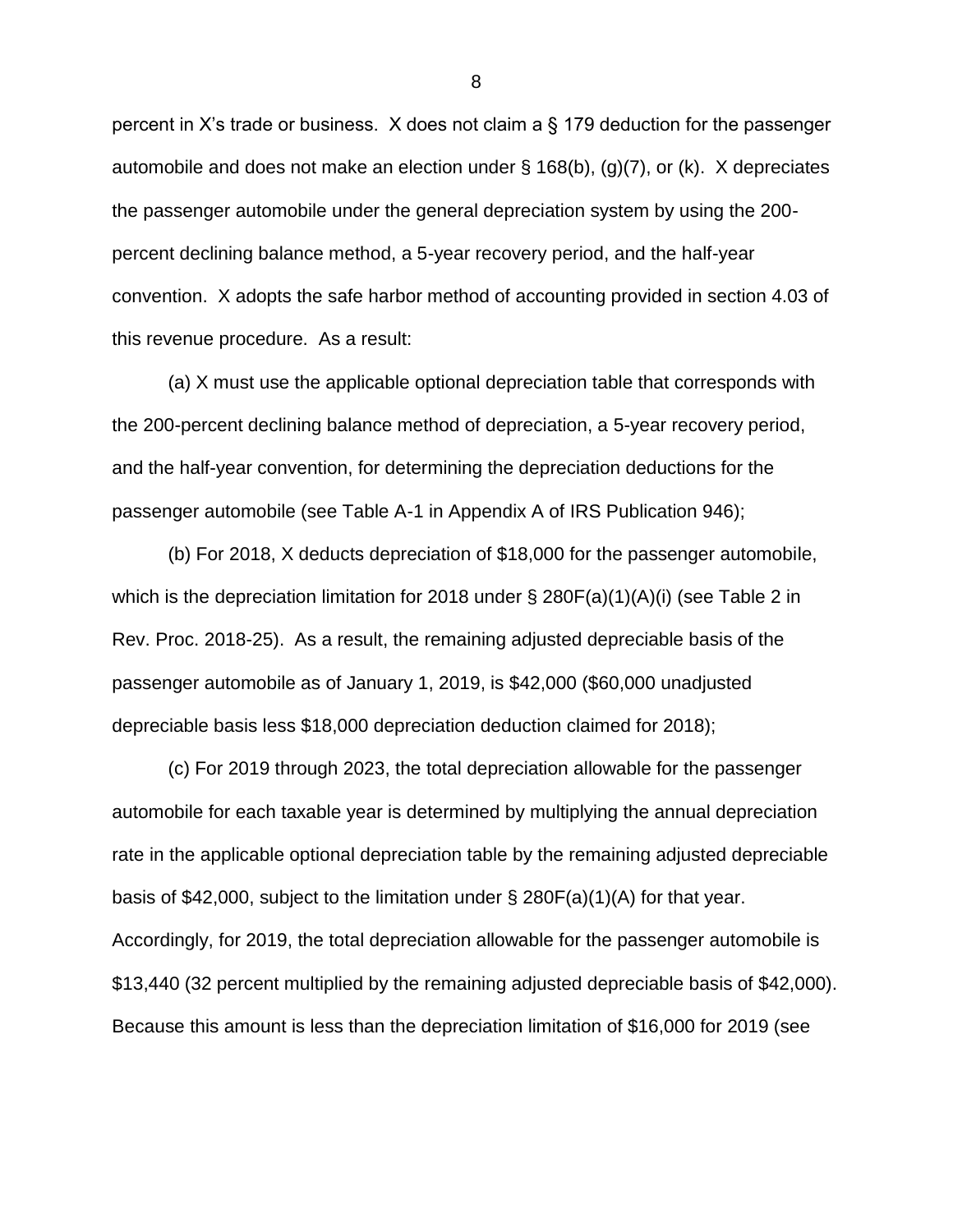Table 2 in Rev. Proc. 2018-25), X deducts \$13,440 as depreciation on its federal income tax return for the 2019 taxable year. For 2020, the total depreciation allowable for the passenger automobile is \$8,064 (19.20 percent multiplied by \$42,000). Because this amount is less than the depreciation limitation of \$9,600 for 2020 (see Table 2 in Rev. Proc. 2018-25), X deducts \$8,064 as depreciation on its federal income tax return for the 2020 taxable year. Below is a table showing the depreciation allowable for the passenger automobile under the safe harbor method of accounting for the 2018 through 2023 taxable years. X deducts these amounts.

| Taxable year | Depreciation limitations under<br>Table 2 of Rev. Proc. 2018- | Depreciation deduction under the<br>safe harbor |
|--------------|---------------------------------------------------------------|-------------------------------------------------|
|              | 25                                                            |                                                 |
| 2018         | \$18,000                                                      | \$18,000                                        |
| 2019         | \$16,000                                                      | \$13,440 (\$42,000 x .32)                       |
| 2020         | \$9,600                                                       | \$8,064 (\$42,000 x .1920)                      |
| 2021         | \$5,760                                                       | $$4,838$ (\$42,000 x .1152)                     |
| 2022         | \$5,760                                                       | $$4,838$ (\$42,000 x .1152)                     |
| 2023         | \$5,760                                                       | \$2,419 (\$42,000 x .0576)                      |
| <b>TOTAL</b> |                                                               | \$51,599                                        |

(d) As of January 1, 2024 (the beginning of the first taxable year succeeding the end of the recovery period), the adjusted depreciable basis of the passenger automobile is \$8,401 (\$60,000 unadjusted depreciable basis less the total depreciation allowable of \$51,599 for 2018-2023 (see above table)). Accordingly, for the 2024 taxable year, X deducts depreciation of \$5,760 for the passenger automobile (the lesser of the adjusted depreciable basis of \$8,401 as of January 1, 2024, or the § 280F(a)(1)(B)(ii) limitation of \$5,760).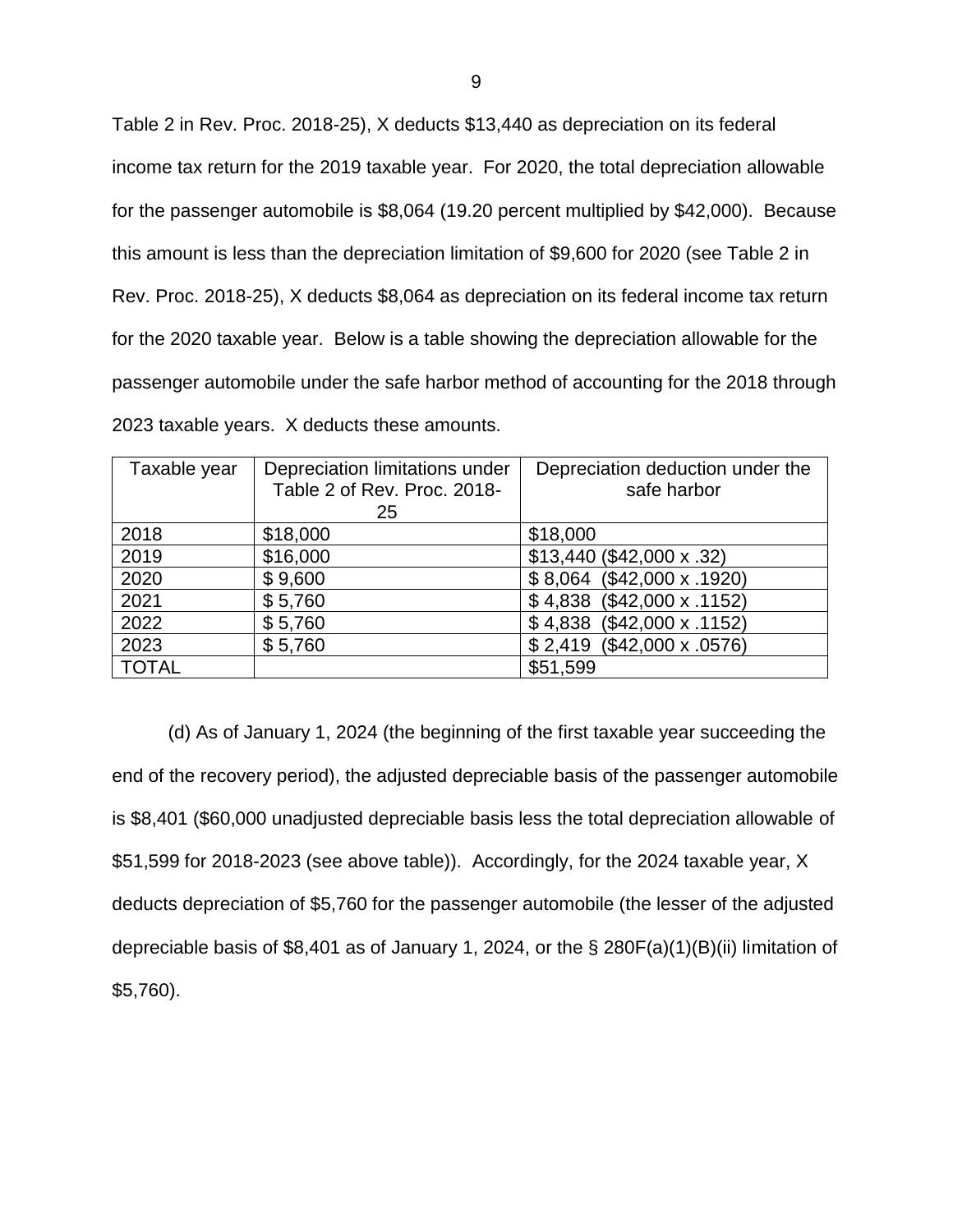(e) As of January 1, 2025, the adjusted depreciable basis of the passenger automobile is \$2,641 (\$8,401 adjusted depreciable basis as of January 1, 2024, less the depreciation claimed of \$5,760 for 2024). Accordingly, for the 2025 taxable year, X deducts depreciation of \$2,641 for the passenger automobile (the lesser of the adjusted depreciable basis of \$2,641 as of January 1, 2025, or the § 280F(a)(1)(B)(ii) limitation of \$5,760).

(2) Example 2 -- Section 179 deduction claimed. The facts are the same as in Example 1, except X elects to treat \$18,000 of the cost of the passenger automobile as an expense under § 179. As a result, this passenger automobile is not within the scope of this revenue procedure pursuant to section 3.01(4) of this revenue procedure. Accordingly, the safe harbor method of accounting in section 4.03 of this revenue procedure does not apply to the passenger automobile. For 2018, the 100-percent additional first year depreciation deduction and the § 179 deduction for this passenger automobile is limited to \$18,000 under § 280F(a)(1)(A)(i) (see Table 2 of Rev. Proc. 2018-25). Therefore, for 2018, X deducts \$18,000 for the passenger automobile under § 179, and X deducts the excess amount of \$42,000 beginning in 2024, subject to the annual limitation of \$5,760 under  $\S 280F(a)(1)(B)(ii)$ .

(3) Example  $3 -$  Section 168(k)(7) election made. The facts are the same as in Example 1, except X makes an election under § 168(k)(7) to not claim the 100-percent additional first year depreciation deduction for 5-year property placed in service during 2018. As a result, the 100-percent additional first year depreciation deduction is not allowable for the passenger automobile. Accordingly, the passenger automobile is not